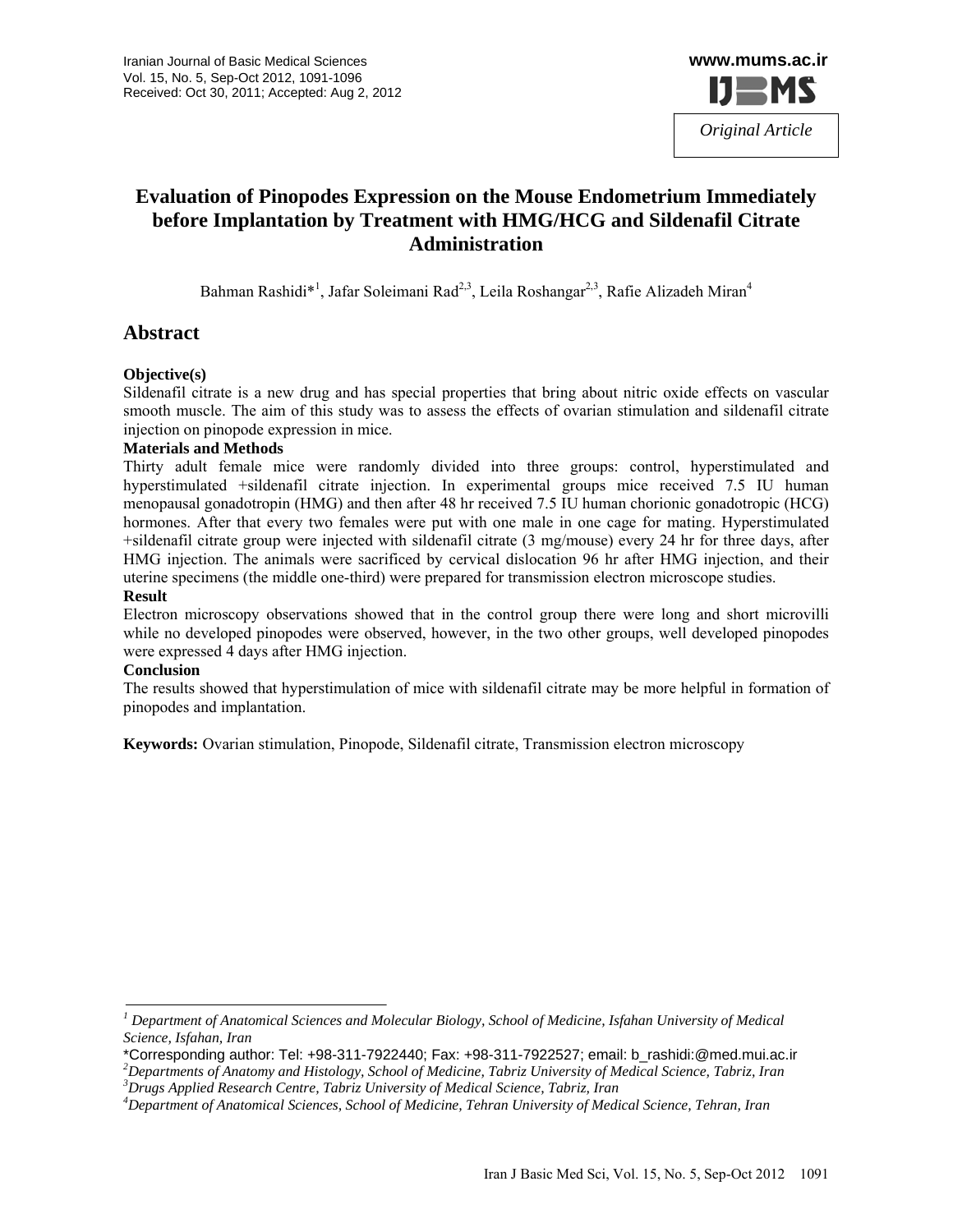## **Introduction**

Implantation is one of the most interesting biological events (1) and its failure remains a major problem in infertility treatment. One of the reasons for this failure is suspected to be due to impaired uterine receptivity because of high serum estradiol concentrations induced by ovulation induction treatments (2).

One specific morphologic marker that has been proposed to be associated with the window of implantation is the appearance of pinopodes (3). Pinopodes are surface projections of the endometrial cells involved in uterine pinocytosis in mice and rats, but not in cows, humans or rabbits (4). Presence and development of pinopodes mainly depend on the ovarian hormones, especially progesterone (5). Pinopodes on the endometrial surface have been suggested to be ultrastructural markers of the implantation window (6). The surfaces of pinopodes may have some receptors for adhesion molecules, which are essential for embryo implantation. In mice, ovarian hyperstimulation is known to have a detrimental effect on the formation and disappearance of pinopodes (4).Administration of exogenous gonadotropic hormones such as human menopausal gonadotropin) (HMG) and human chorionic gonadotropic (HCG) leads to increased secretion of estrogen and progesterone. Steroid hormones and their receptors have been suggested to be involved in the regulation of pinopode formation (7).Implantation failure remains an unsolved problem in reproductive medicine and is considered as a major cause of infertility in otherwise healthy women (8). The vasodilatory effect of sildenafil may also improve perfusion of uterus and ovaries after application to women with poor endometrial response and reduced uterine blood flow (9).

Phosphodiesterase (PDE) is a family of isoenzymes that hydrolyzes cAMP and cGMP. Specific inhibitors of PDE subtypes have been identified that can augment the effects of cyclic nucleotides on target tissues, such as human spermatozoa (10). Sildenafil citrate (Viagra) is a newly developed, type 5-specific PDE inhibitor that prevents the breakdown of cGMP and potentiates the effects of NO (Nitric Oxide) on vascular smooth muscle (10). Since its

introduction in 1997, sildenafil has been used with great success in the treatment of male erectile dysfunction (11), but fewer researches have evaluated its effects in woman. The availability of sildenafil has enabled us to reap the benefits of NO on the uterus, while minimizing its side effects (10). Effects of sildenafil on perfusion of uterus and ovaries are controversial. Early reports on the benefit of sildenafil in assisted reproduction should be evaluated by placebo-controlled studies (9). In addition; there may be a role for sildenafil in the treatment of female sexual dysfunction (12). The aim of the present study was to find out whether mice uterine pinopodes are affected ultrastructurally by treatment with sildenafil citrate during immediately before implantation  $(13)$ .

# **Materials and Methods**

## *Animals*

Thirty adult (3.5 months) Syrian female and 20 adult Syrian male mice (mean weight, 25±5 g) were kept under standard laboratory conditions. The mice were acclimatized for 1 week under a 12 hr: 12 hr light: dark cycle at room temperature of 22±2 °C. Female mice were randomly divided into 3 groups.

## *Group A*

## *Non-stimulated control group*

A total number of 10 mice were placed in the control group and, every 2 female mice were placed with 1 male mouse in one cage, for mating.

## *Group B*

## *Hyperstimulated group*

The mice of this group  $(n=10)$  were hyperstimulated by intraperitoneal (IP) injection of 7.5 IU HMG (Menogon, Ferring, Pharmaceuticals, Germany) and HCG (PREGNYL, Organon, Netherlands) at an interval of 48 hr.

## *Group C*

### *Hyperstimulated and sildenafil citrate administrated group*

In this group the mice  $(n=10)$  were hyperstimulated and mated in the same way as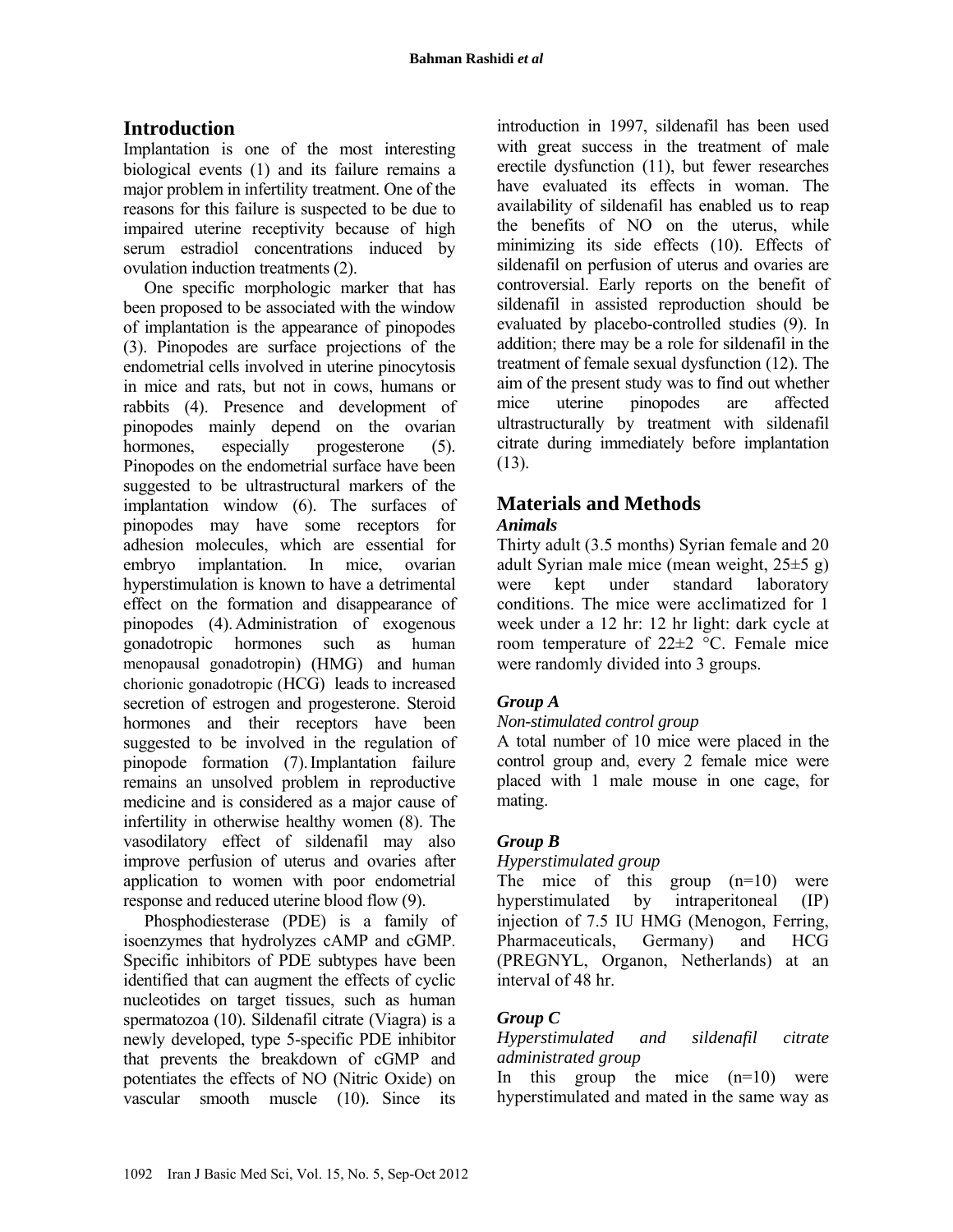group B, then they received IP injections of sildenafil citrate (3 mg/mouse) (Rouz Darou, Iran) at 24, 48 and 72 hr interval after HMG injection.

#### *Tissue preparation*

Ninety six hr after HMG injection, the mice in experimental groups together with control group mice were sacrificed and their uterine were flashed for blastocyst. Uterine specimen, only from those whose uterine contained blastocyst (at least 10 in each group) was prepared (the middle one-third) transmission electron microscope (TEM) for as follows:

Samples were washed by normal saline and afterwards were washed with phosphate buffer for 10 min (three times) and were cut into  $1\times1\times1$ mm by scalpel (all samples were taken from the middle third of the uterus mice from both sides). Tissues were fixed with 2% glutaraldehyde in buffered paraformaldeide (Thuringowa, Australia) at room temperature for 30 min, and at  $4^{\circ}$ C overnight, and then post-fixed in 1% osmium tetroxide for 2 hr at dark room. Specimens were washed with 0.1 M phosphate buffer (pH=7.4) for 10 min (three times). The tissues were dehydrated by increasing concentrations (30 to 100%) of ethanol followed by propylene oxide then were embedded in pure resin. Semithin sections (500 nm thick) were stained with 2% toluidine blue. Ultrathin sections (90-150 nm thick) (ultramicrotome, Zeiss, Germany) were stained with uranyl acetate and aqueous lead citrate. The sections were examined using Zeiss transmission electron microscope (LEO 906, Germany).

## **Results**

#### *Non-stimulated control group*

In the non- hyperstimulated mice of group A, epithelial cells (luminal) of uterine were oval with euchromatin nuclei surrounded by thin marginal heterochromatin. Their cytoplasm was rich in organelles such as rough endoplasmic reticulum, polyribosome and mitochondria. The microvilli of the uterine epithelium cells were abundant and large, 96 hr after mating (Figure 1 and Figure 2. A). No developed pinopodes in

luminal cells microvillis were observed in this group (Figure 1).

### *Hyperstimulated group*

In the hyperstimulated mice of group B, 96 hr after HMG injection, the microvilli decreased in number and length. Smooth and slender membrane projections form, arising from the entire cell apex (developing pinopodes). Some cells had no microvilli and were transformed to pinopodes. In this group the pinopodes were well developed and some of them had short microvilli on their surface. The nuclei of this group like group A, were oval and mainly euchromatic with a prominent nucleolus and heterochromatin dispersed peripherally; and the cytoplasmic organelles were found in the cells (Figure 2. C).

## *Hyperstimulated + sildenafil citrate injected group*

In the hyperstimulated  $+$  sildenafil citrate injected groups (group C) 96 hr after HMG injection the short microvilli covered with glycocalyx were seen. In this group the apical surface of cells were similar to stimulated group and different from non-stimulated one. The euchromatic and oval nuclei with distinctive nucleoli and double membranes were situated at the mid -part of the cells. The organelles of the samples from hyperstimulated + sildenafil citrate injected animals were the same as control group (Figure 2. D).



Figure 1. Transmission electron microscopy examination of the luminal epithelium cells 96 hr after HMG injection. N (Nucleus), G (Granule), BL (Basal lamina), M (Mitochondria). These organelles were almost similar in three groups (3592 X)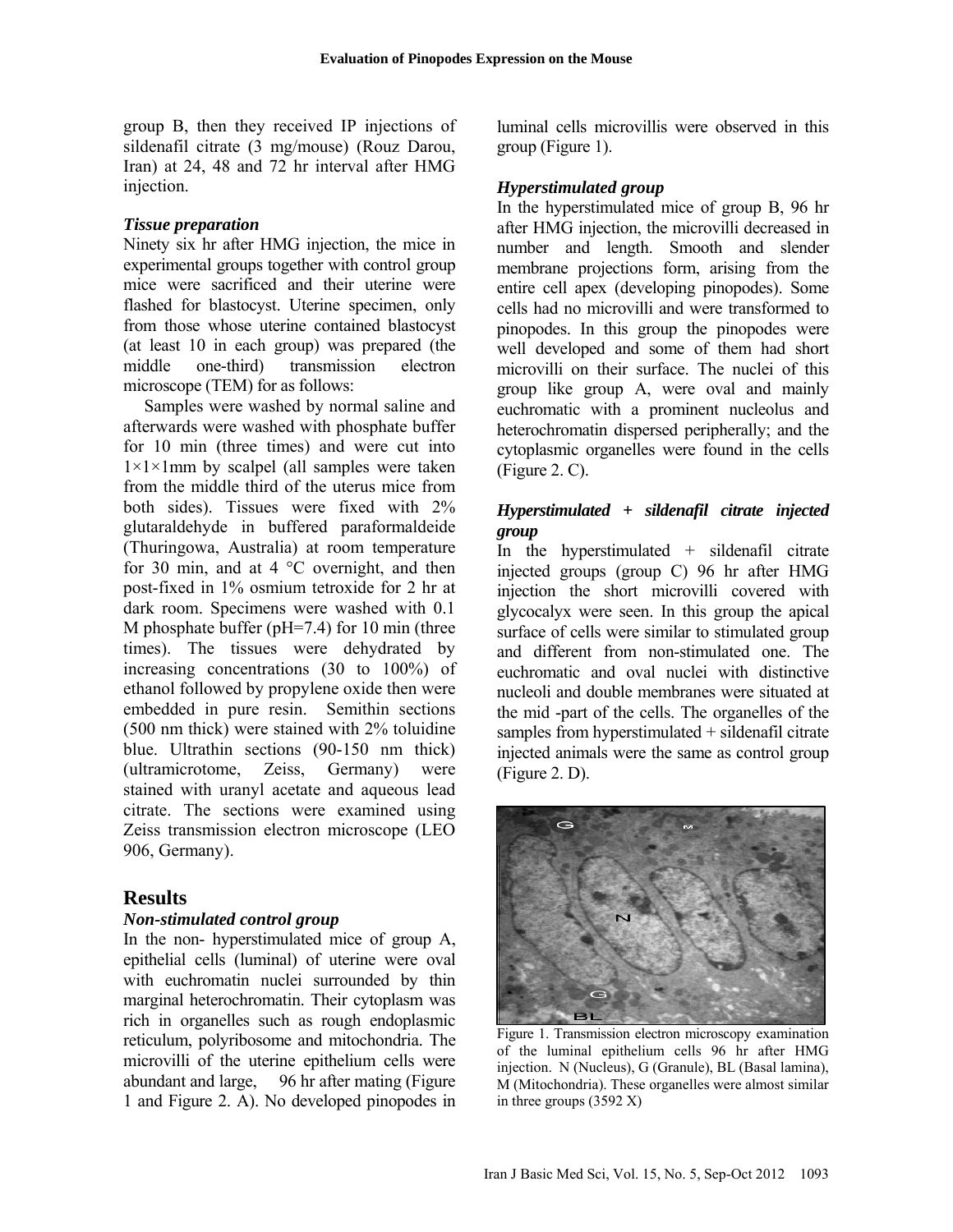

Figure 2. Transmission electron microscopy examination of the luminal epithelium cells 96 hr after HMG injection. A& B: non- stimulated control group, C: Hyperstimulated group, D: Hyperstimulated + sildenafil citrate injection group. MV (Microvilli), M (Mitochondria), JC (Junctional complex), P (Pinopode)

**Discussion**<br>The surface of endometrium undergoes cyclic changes which influences the embryo attachment and implantation. High levels of hormone produced during ovarian hyperstimulation, may disturb the structure of the endometrium (5). The relative contributions of the endometrium for successful implantation are not known, and there are no accepted criteria for the evaluation of endometrial receptivity (14). The presence and development of pinopodes is dependent on the ovarian hormones, especially progesterone (15). The premature appearance of pinopodes after hyperstimulation has been reported in some studies, but Nikas *et al* showed that the ovarian stimulation did not affect the quantity and life span of the endometrial pinopodes in human (16).

Our ultrastructural studies showed that 96 hr after mating or HMG injection, pinopodes were not visible in the control group and all the epithelial cells had microvilli on the apical surface. But hyperstimulated group had pinopodes at the same time. The pinopodes were observed for a short time, 24 to 48 hr, during implantation in mammals,  $(17)$ depending on the ovarian hormones, especially progesterone (18).

Kolb *et al* reported that although the ultrastructural features of the endometrium in the luteal phase of the ovarian hyperstimolation are better than natural phases, but may shift the window of implantation. (6). In contrast, there are some reports on a high incidence of dysfunction of endometrium under high physiological level of estrogen and progesterone. The high level of these hormones could affect the endometrial receptivity (5). Ertzeid reported that ovarian stimulation impairs implantation and fetal development in mice (14). Previous researches showed a delay in maturation of endometrium epithelium and stroma after ovarian stimulation in human and animals (19).

Mice have commonly been used as animal models in reproductive development research (20). Within the last few years, sildenafil citrate (Viagra) has been used successfully for the treatment of penile erectile dysfunction (11). Sildenafil citrate promotes smooth muscle relaxation by preventing the degradation of the second messenger cGMP by phosphodiesterase, PDE5 (12). The results showed that developed pinopodes are visible in group receiving sildenafil citrate 96 hr after injection HMG. This may either be a direct effect of the drug on the endometriom, such as inhibition of type 5-specific phosphodiesterase or potential effects of NO on vascular smooth muscle.

Using a cross-over study design, Sher and Fisch demonstrated the ability of sildenafil to modulate uterine artery blood flow and improve endometrial pattern and thickness. While improving uterine blood flow in the proliferative phase, NO may have detrimental effects on the level of the endometrium during the implantation window (10). But Barroso *et al* showed that the NO mediated release of cytokines such as tumour necrosis factor-α from activated natural killer cells have been implicated as a cause of implantation failure (21). It may be beneficial to minimize endometrial NO exposure at the time of embryo transfer and we suggest that discontinuing sildenafil citrate administrated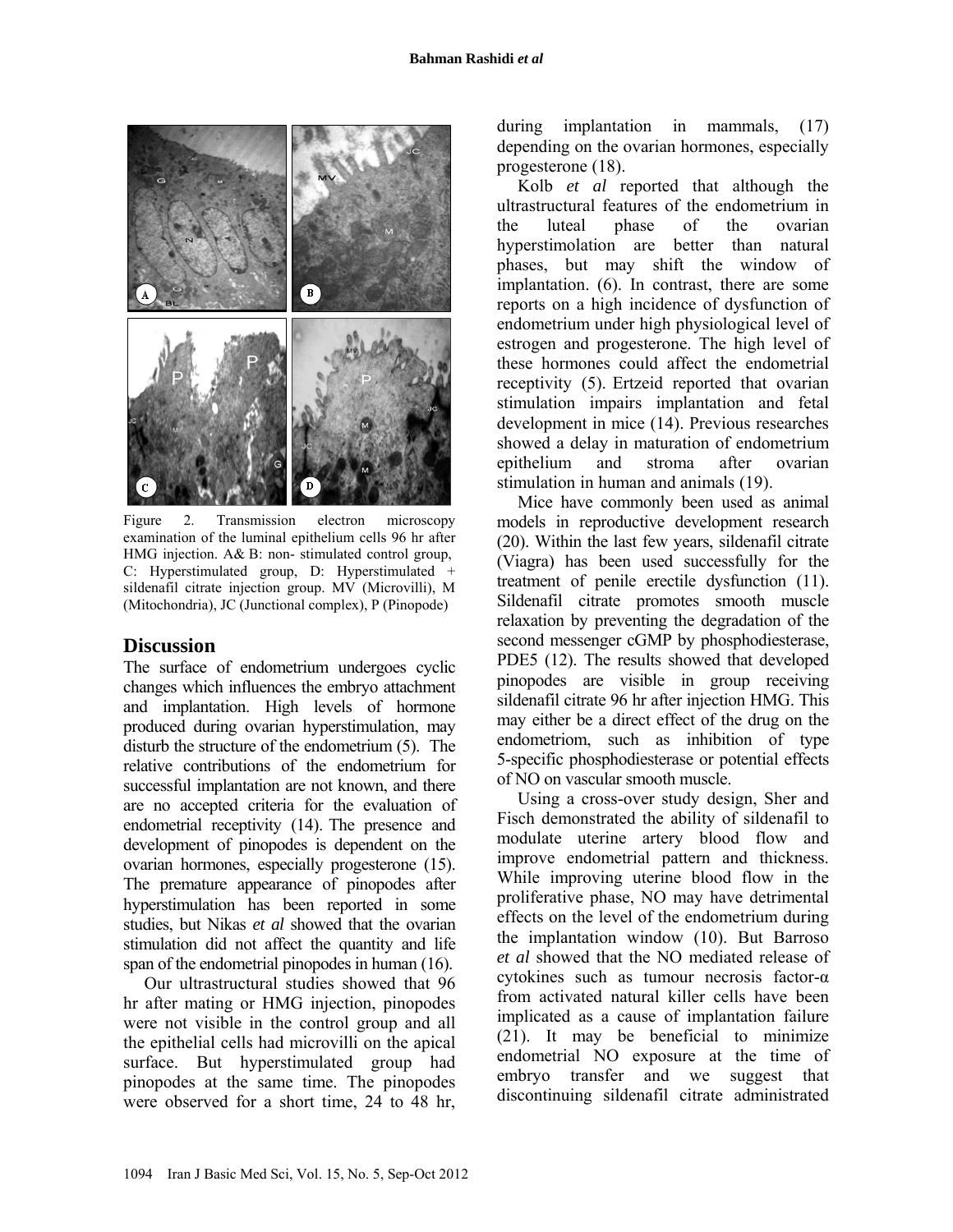24 and 72 hr before the day of HCG administration, has improvs effects on pinopodes formation.

It was Barroso *et al* who, for the first time, demonstrated that higher concentrations of NO inhibit both embryo development *in vitro* and implantation *in vivo* in mice. Embryos fail to implant if either the uterine receptivity or the development of embryos is impaired, while at higher concentrations, NO is cytotoxic  $(21)$ . Since Sher and Fish investigation, we have used sildenafil to improve the uterine artery blood flow and endometrial pinopodes and thus, uterine receptivity (10).

samples shows that after administration of HMG & HCG and sildenafil citrate, the well organized pinopodes were expressed over the surface of mouse endometrium. It seems that ovarian hyperstimulation by sildenafil citrate injection in mice could cause premature expression of pinopodes on the pre implantation time. It seems that sildenafil citrate injection may be more helpful and may increase the pregnancy rate; however, further studies are needed.

#### **Acknowledgment**

This study was financially supported by Drugs Applied Research Centre, Tabriz University of Medical Science, Tabriz, Iran. Authors have no conflict of interests.

**Conclusion**<br>To conclude, our study on mice endometrial

#### **References**

- 1.Oborná I, Novotný R, Brezinová J, Petrová P, Lichnovský V, Fingerová H. Changes in the development of uterine pinopodes in steroid hormone supplemented cycles. Physiol Res 2004; 53:423-429.
- 2. Bentin-Ley U, Sjögren A, Nilsson L, Hamberger L, Larsen JF, Horn T. Presence of uterine pinopodes at the embryo-endometrial interface during human implantation *in vitro*. Hum Reprod 1999; 14:515-520.
- 3.Quinn C, Ryan E, Claessens EA, Greenblatt E, Hawrylyshyn P, Cruickshank B, *et al*. The presence of pinopodes in the human endometrium does not delineate the implantation window. Fertil Steril 2007; 87:1015-1021. Epub 2007 Jan 16.
- 4. Salehnia M. Different pattern of pinopodes expression in stimulated mouse endometrium. Exp Anim 2005; 54:349-352.
- 5. Salehnia M. Progesterone shifts the pinopodes expression of mouse endometrium to pre-implantation time after ovarian hyperstimulation. Iran J Reproductive Med? 2003; 1:20-23.
- 6. Kolb BA, Najmabadi S, Paulson RJ. Ultrastructural characteristics of the luteal phase endometrium in patients undergoing controlled ovarian hyperstimulation. Fertil Steril 1997; 67:625-630.
- 7. Stavreus-Evers A, Nikas G, Sahlin L, Eriksson H, Landgren BM. Formation of pinopodes in human endometrium is associated with the concentrations of progesterone and progesterone receptors. Fertil Steril 2001; 76:782-791.
- 8. Achache H, Revel A. Endometrial receptivity markers, the journey to successful embryo implantation. Hum Reprod Update 2006 ; 12:731-46. Epub 2006 Sep 18.
- 9. Paulus WE, Strehler E, Zhang M, Jelinkova L, El-Danasouri I, Sterzik K. Benefit of vaginal sildenafil in assisted reproduction therapy. Fertil Steril 2002; 77:846-847.
- 10. Sher G, Fisch JD. Vaginal sildenafil (Viagra): a preliminary report of a novel method to improve uterine artery blood flow and endometrial development in patients undergoing IVF. Hum Reprod 2000; 15:806-809.
- 12. Boolell M, Gepi-Attee S, Gingell JC, Allen MJ. Sildenafil, a novel effective oral therapy for male erectile dysfunction. Br J Urol 1996; 78:257-261.
- 12. Khan RN, Hamoud H, Warren A, Wong LF, Arulkumaran S. Relaxant action of sildenafil citrate (Viagra) on human myometrium of pregnancy: Am J Obstet Gynecol 2004; 191:315-321.
- 13. Lundkvist O, Nilsson BO. Ultrastructural changes of the trophoblast-epithelial complex in mice subjected to implantation blocking treatment with indomethacin. Biol Reprod 1980; 22:719-726.
- 14. Ertzeid G, Storeng R. The impact of ovarion stimulation on implantation and fetal development in mice. Hum Reprod 2001; 16:221-225.
- 15. Emadi M, Salehnia M. The morphological expression of endometrial pinopodes during implantation in mice after ovarian stimulation and progesterone injection. Yakhteh Med J 2004; 5: 140-145.
- 15. Nikas G, Develioglu OH, Toner JP, Jones HW Jr. Endometrial pinopodes indicate a shift in the window of receptivity in IVF cycles. Hum Reprod 1999; 14:787-792.
- 17. Nikas G, Drakakis P, Loutradis D, Mara-Skoufari C, Koumantakis E, Michalas S, *et al.* Uterine pinopodes as markers of the nidation window in cycling women receiving exogenous oestradiol and progesterone. Hum Reprod 1995; 10:1208-1213.